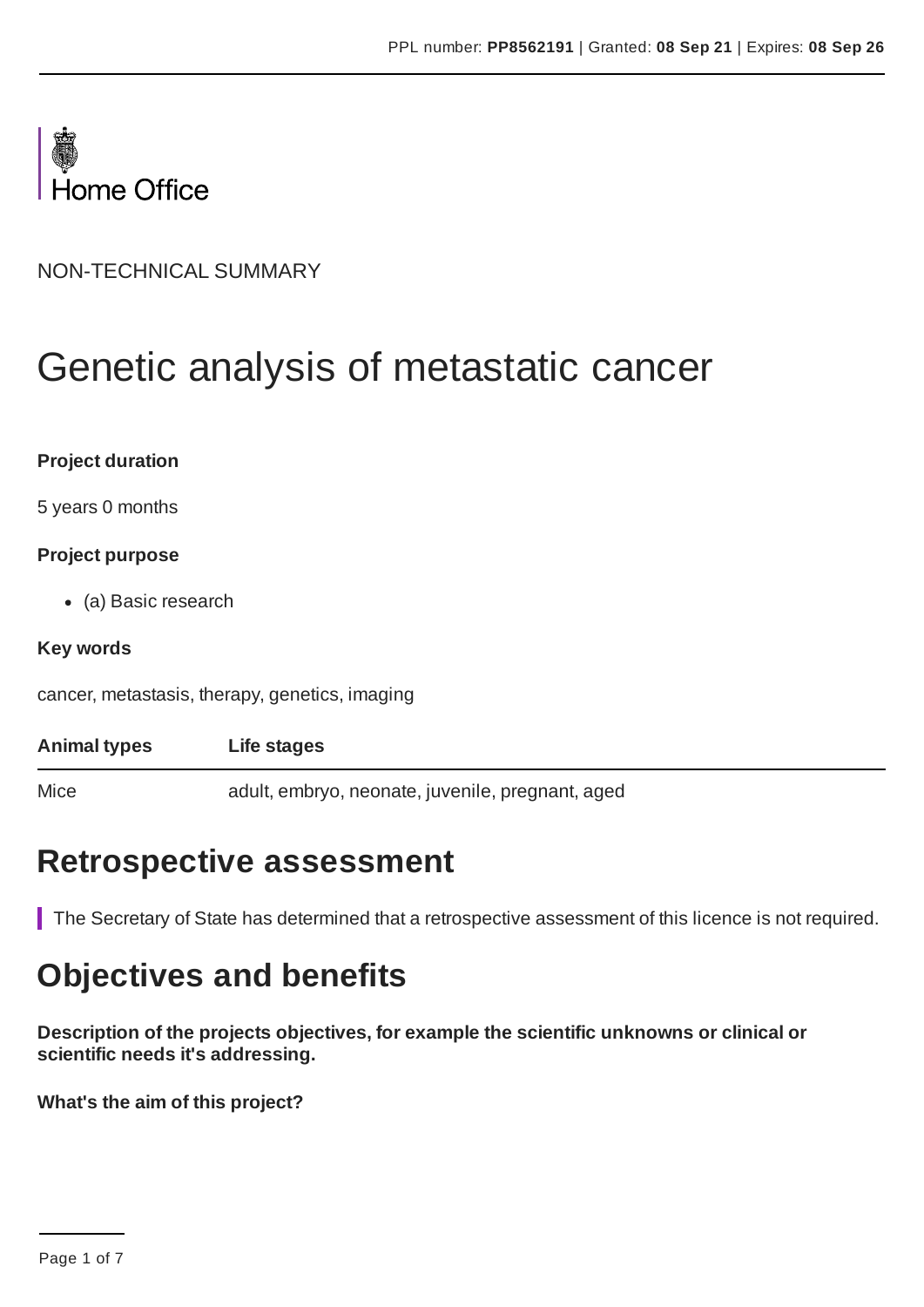The main objective of this project is to reproduce genetic alterations observed in human cancer in a mouse system in order to better understand the basic biology of cancer and the process through which the cancer spreads from the initial site to various other organs. Specifically, we will utilise a highly refined set of genetically engineered mice to test the importance of specific pathways in driving disease progression in cancer. Ultimately, success in this work will represent a significant advancement in the field of cancer research through the analysis of tumours and new therapies in a realistic environment.

#### **Potential benefits likely to derive from the project, for example how science might be advanced or how humans, animals or the environment might benefit - these could be short-term benefits within the duration of the project or long-term benefits that accrue after the project has finished.**

#### **Why is it important to undertake this work?**

More than 1 in 3 people in the UK will develop some form of cancer during their lifetime. Fortunately, the overall survival of most cancer patients increased remarkably in the past decades through early detection, but also improved treatment protocols that include the surgical removal of tumour tissue and conventional chemotherapy and radiotherapy. However, the majority of these approaches are associated with severe side effects. Moreover, the prognosis for patients with relapsed and/or aggressive tumours remains extremely poor. Notably, the vast majority (i.e. about 90%) of metastatic cancers that have spread to secondary sites are refractory to treatment and are therefore incurable. Thus, there is a pressing clinical need for further research, like ours, to identify the basic mechanisms that drive cancer progression. This knowledge is essential to assist the design of future anti-cancer agents and improve the outcome of patients exhibiting aggressive clinical behaviour.

#### **What outputs do you think you will see at the end of this project?**

We anticipate that our research will advance scientific knowledge about the formation and progression of tumours. This will be achieved through observational studies of tumour development in murine models that satisfactorily reproduce the human disease. This information will be of significant interest to other scientists in academia and in industry, as the results could open up new possible avenues for the development of anticancer drugs for patients with malignant disease. To ensure the dissemination of our work, we will publish our results in scientific journals and present our findings at seminars and conferences.

#### **Who or what will benefit from these outputs, and how?**

The primary potential benefit of this proposed work relates to new knowledge about tumour growth and malignancy. This information will have a major impact in the biomedical research as the data can serve as a basis for the development of rational therapeutic strategies to combat metastatic cancer. Thus, the potential secondary benefit of this work will go beyond basic cancer research, possibly leading to the future development of novel pharmacological interventions.

#### **How will you look to maximise the outputs of this work?**

A number of avenues will be taken to explore the medical application of our results within the lifetime of this project. Specifically, we will interact with research business managers employed by the

Page 2 of 7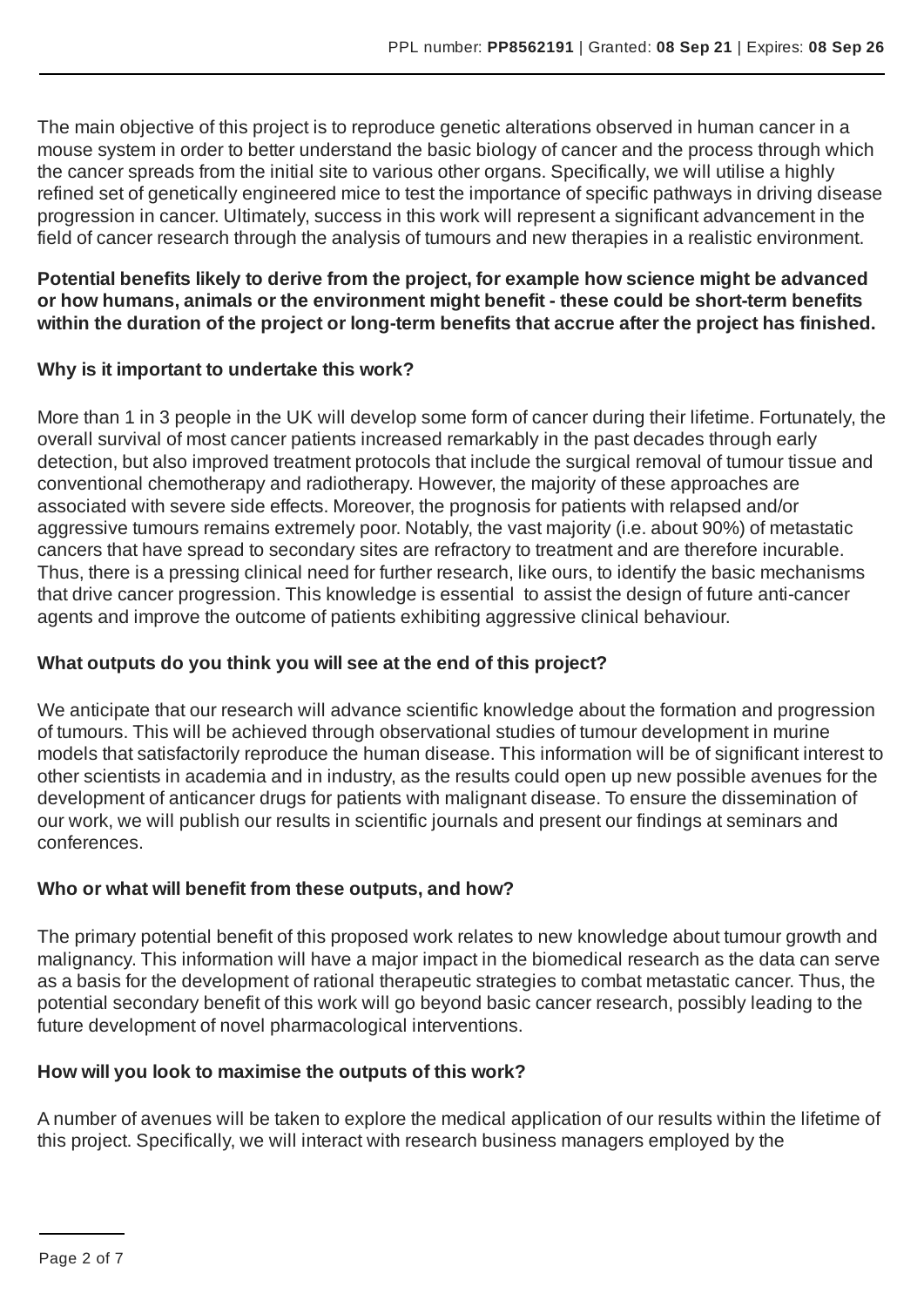establishment to facilitate interactions with industry and translate the potential value of this project to benefit society as a whole. In addition, we will share best practice with the local and national research community using similar models. In particular, the use of imaging will allow us to define more humane refinement of end points and study parameters and we can share these protocols with other teams working in the same area to enable them to do the same.

#### **Species and numbers of animals expected to be used**

Mice: 19500

## **Predicted harms**

**Typical procedures done to animals, for example injections or surgical procedures, including duration of the experiment and number of procedures.**

#### **Explain why you are using these types of animals and your choice of life stages.**

Mice constitute important models for the characterisation of complex cellular processes. One advantage relies on the ability to dissect biochemical reactions *in vivo* by the use of targeted genetic deletions. This type of molecular manipulations is particularly successful in mice and has contributed substantially to an increased understanding of biological processes involved in normal development and pathogenesis. In addition, the genetic conservation with humans and comparable disease aetiology make mice highly suited for cancer research studies.

#### **Typically, what will be done to an animal used in your project?**

This project will create, breed and maintain mice with appropriate genetic changes. For the majority of animals, we anticipate that these genetic alterations will have negligible adverse effects and be of mild severity. Some mice will be utilised for tumour studies. Substances which are intended to alter tumour growth may be given by a number of routes, e.g. in the diet or drinking water, by direct application onto the skin or by experienced licensees via oral gavage or by needle injection, on one or more occasions. We may also make use of special imaging techniques to view the primary tumour as well as their spread in the living animals. Careful monitoring of tumour bearing mice is crucial for our studies and we have strict criteria when animals are to be killed. In particular, tumours will only be allowed to grow to a particular size and if the animal's normal behaviour is altered they will be killed. At the end of the experiment the mice will be killed painlessly according to an appropriate procedure. Autopsies may be carried out to expose adverse effects undetected by external examination and the information used to refine future studies.

#### **What are the expected impacts and/or adverse effects for the animals during your project?**

We will do everything possible to minimise adverse effects relating to tumour growth. In particular, we will not allow mice to carry on with fully developed tumours, but we will kill them in a humane way before any signs of suffering will develop. For this reason, the most likely level of severity in most cases will be mild. However, in some cases, some animals will be moderate for their welfare impact.Any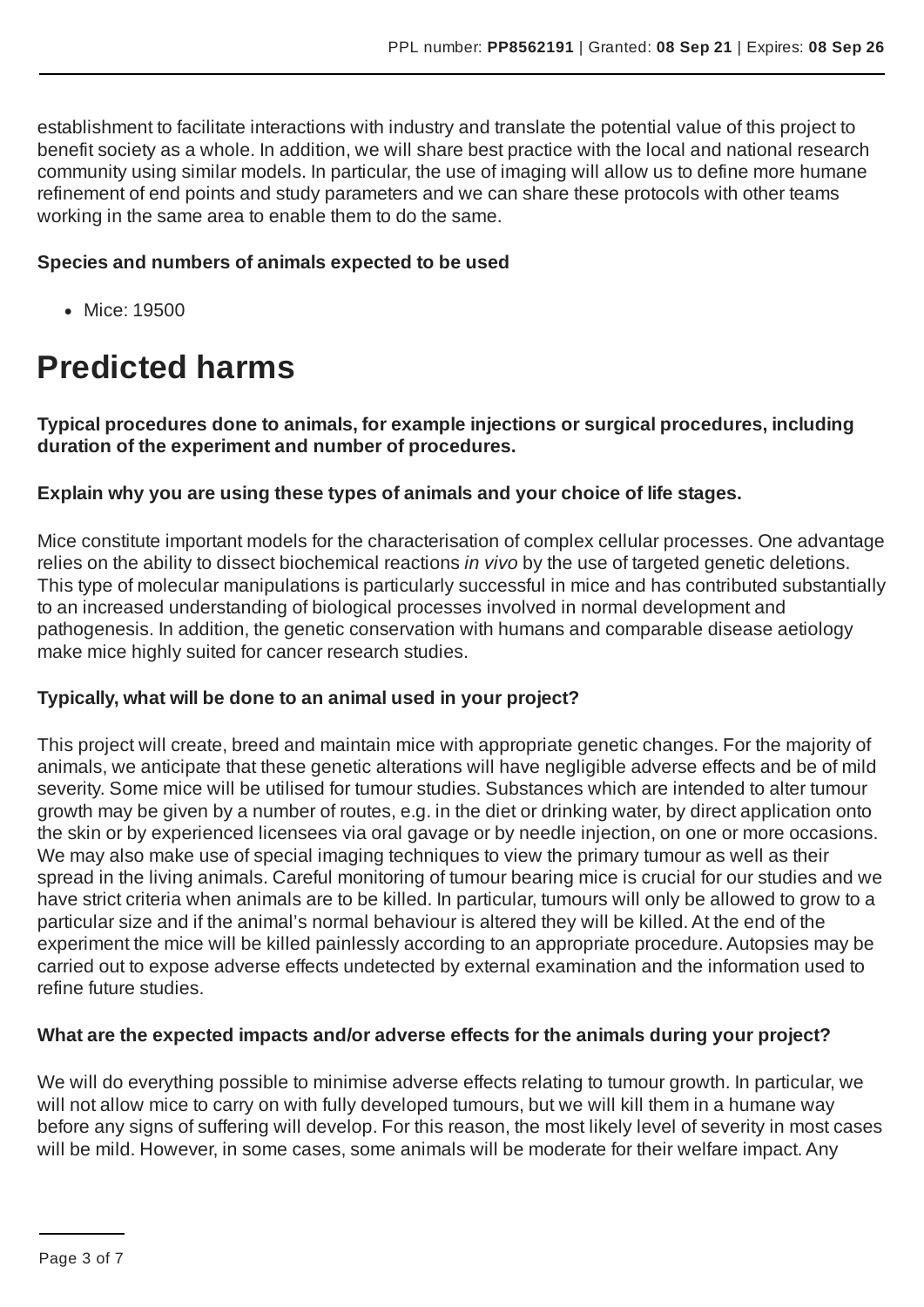suffering will be minimised by careful monitoring to allow for the early signs detection of general lack of wellbeing. Moreover, if there are indications of ill health from gavage or skin ulceration after substances are applied directly to the skin, then the animals will be removed from the study and humanely killed.

#### **Expected severity categories and the proportion of animals in each category, per species.**

#### **What are the expected severities and the proportion of animals in each category (per animal type)?**

In the majority (about 70% of mice) the severity will be mild, but never more than moderate.

#### **What will happen to animals at the end of this project?**

- Killed
- Used in other projects

### **Replacement**

**State what non-animal alternatives are available in this field, which alternatives you have considered and why they cannot be used for this purpose.**

#### **Why do you need to use animals to achieve the aim of your project?**

We need to utilise mice because an important component of tumour growth is based on the interactions of tumour cells with the host organism (so called tumour microenvironment).

#### **Which non-animal alternatives did you consider for use in this project?**

We will continue to employ non-animal alternatives to complement our *in vivo* studies in mice. For example, we will confirm the therapeutic applicability of our discoveries using cell culture systems. Moreover, we will test the clinical significance of our results by using credible computational modelling built using publicly available data from cancer patient materials.

#### **Why were they not suitable?**

While cell cultures and computer modelling constitute alternative approaches, conclusions drawn using such systems need to be tested in murine models that can simulate the cellular complexity of tumours. Additionally, metastasis (the process of cancer spreading to other organs) happens *in vivo* in the whole organism and there are no experimental alternatives.

### **Reduction**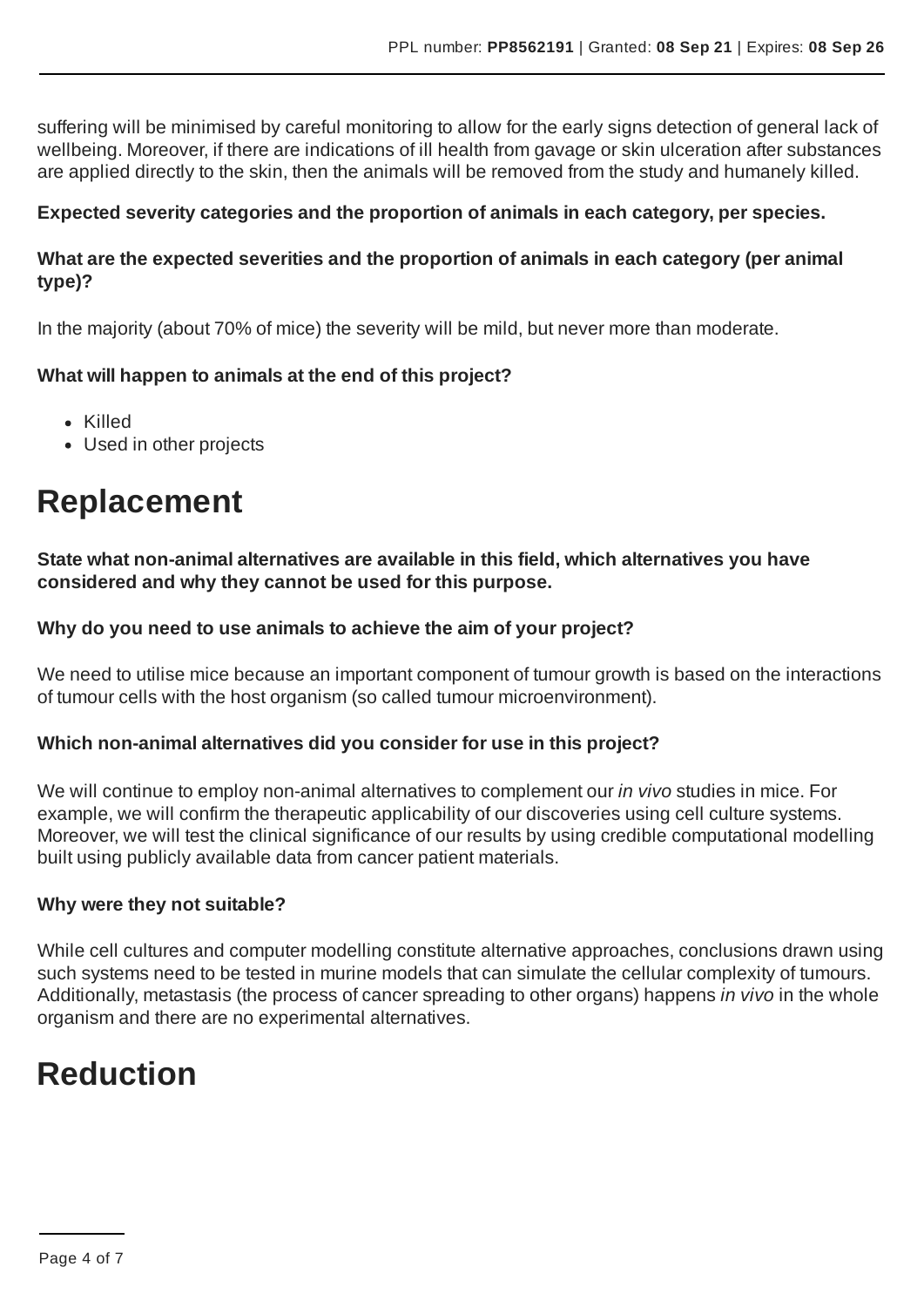**Explain how the numbers of animals for this project were determined. Describe steps that have been taken to reduce animal numbers, and principles used to design studies. Describe practices that are used throughout the project to minimise numbers consistent with scientific objectives, if any. These may include e.g. pilot studies, computer modelling, sharing of tissue and reuse.**

#### **How have you estimated the numbers of animals you will use?**

The number of mice utilised in this project will be kept to a minimum by using optimum crossing designs. The demand will be assessed before breeding and crossing. Colonies will only be maintained while there is an experimental plan and funding allocated. Moreover, the group sizes and the replications will be kept to the minimum possible to achieve statistically robust data. Importantly, we will keep consulting with statisticians as new studies begin to ensure that the optimal number of animals is used to obtain meaningful results.

#### **What steps did you take during the experimental design phase to reduce the number of animals being used in this project?**

Every opportunity will be taken to decrease the number of animals used for each experiment whilst still maintaining the statistical relevance of the subsequent data. In particular, experiments will be designed with repetitive measurements of the tumour volumes in the same animal. This has greater statistical power and animals need only be killed at the end of experiments rather than at each time-point, thereby drastically reducing the numbers of animals being used. The use of non-invasive imaging techniques that allow tumours to be studied in the same animal will also improve our study design and reduce number of animals required to answer specific questions. Moreover, we will always aim at maximising the amount of data we get from each mouse. We may also employ national on-line design resources, e.g. the Experimental Design Assistant (EDA) tool created by the NC3R, and consult with the NC3R team who provide periodic onsite help, to improve our approach.

#### **What measures, apart from good experimental design, will you use to optimise the number of animals you plan to use in your project?**

An effective means of achieving reduction will be to avoid producing unwanted mice by carefully regulating our breeding colonies. Breeding will be optimised by replacing breeders before their reproductive performance declines. Wherever possible, colonies will be organised to produce only the genotype required by our studies. Cryopreservation will avoid wastage from the need to maintain colonies by continuous breeding. We are very familiar with the tumour models included in this application. Together with considerable experience and expertise available in animal husbandry, this will ensure careful management of colonies, matching supply to demand and thus avoiding the production of surplus animals.

# **Refinement**

**Give examples of the specific measures (e.g., increased monitoring, post-operative care, pain management, training of animals) to be taken, in relation to the procedures, to minimise welfare**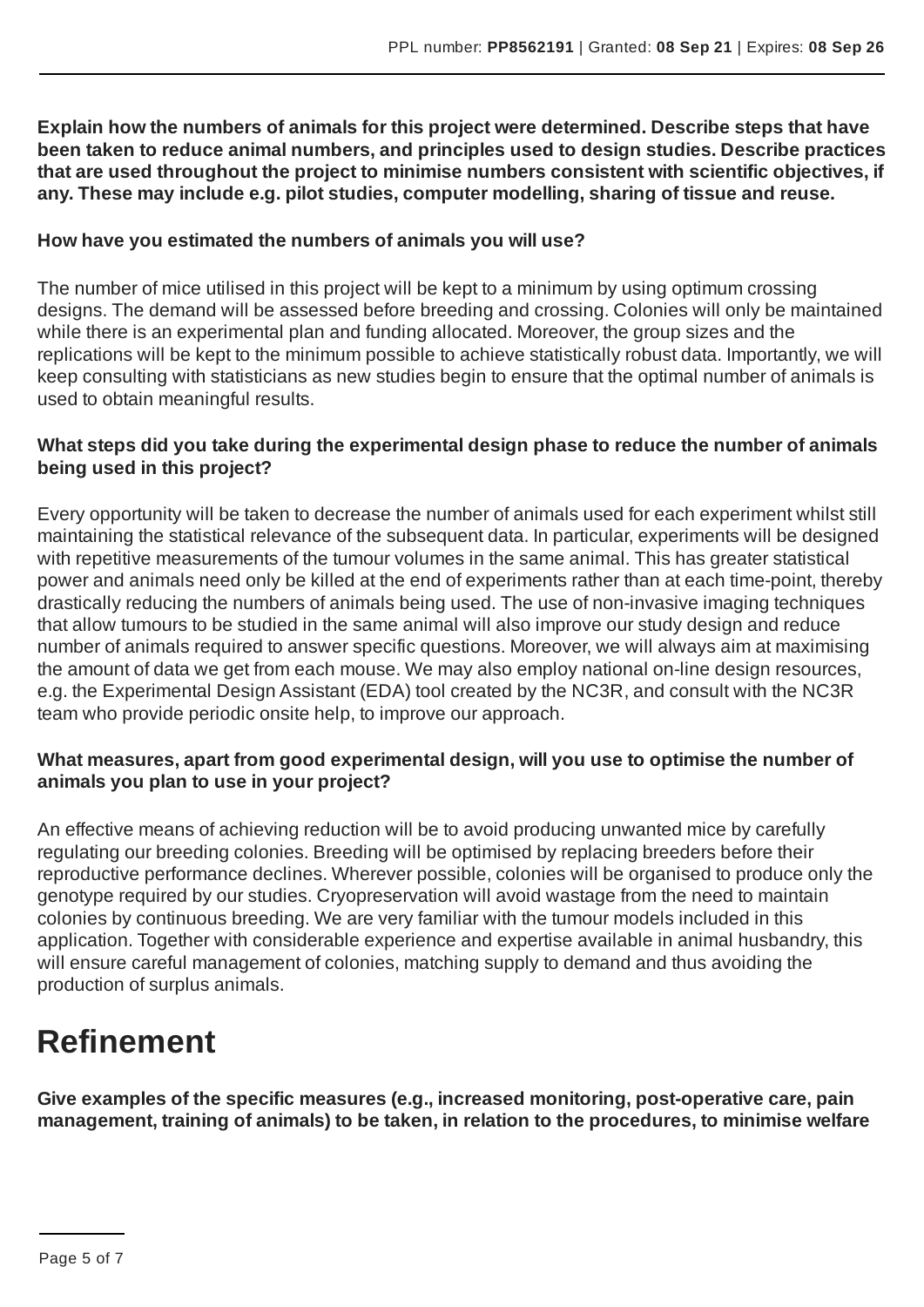**costs (harms) to the animals. Describe the mechanisms in place to take up emerging refinement techniques during the lifetime of the project.**

#### **Which animal models and methods will you use during this project? Explain why these models and methods cause the least pain, suffering, distress, or lasting harm to the animals.**

The mouse is one of the best model systems in cancer research that has greatly contributed to advance knowledge and improve treatment. This is largely due to the availability of different models that exhibit distinct cancer phenotypes consistent with the human disease. This advantage will allow us to utilise the most appropriate and refined systems for discovering clinically relevant mechanisms that drive or suppress the development of tumours.

#### **Why can't you use animals that are less sentient?**

An invertebrate model would not be appropriate since cancers do not arise in invertebrates and other differences in metabolism would greatly reduce the significance of findings for humans. The mouse is the lowest vertebrate in the evolutionary tree that can be genetically manipulated to produce the required genetically modified model.

#### **How will you refine the procedures you're using to minimise the welfare costs (harms) for the animals?**

We operate within a very tightly regulated, clean and well administered facility that has an excellent track record for animal care and safety. In all cases, we will avoid pain, suffering or lasting harm to the animals by the use appropriate anaesthetics and procedures.

Frequent monitoring will be used to assess progression of tumour burden, animal health and behaviour, so humane end-points are reached well before onset of clinical adverse effects. Moreover, we will be kept inform of any potential harmful events through our online system, so that we are always aware of issues with our animals and can respond to them quickly. Overall, adverse effects associated with tumour studies will always be limited to the minimum required for a valid scientific outcome.

Administration of compounds will be carried out by appropriately trained and skilled personal licence holders who will use specifically designed gavage tubes, fine needles and aseptic techniques to minimised stress due to restraint and momentary discomfort from oral gavage or needle insertion. Regavaged and repeated injection will be permitted only if the animal has fully recovered from previous procedures. Importantly, cancer therapy will be given at dose levels known to be tolerated.Any evidence of unanticipated toxicity would indicate reduction in dose and/or frequency of dosing.

Additionally, we will refine our approach by incorporating non-invasive tumour imaging where possible. This will provide opportunities to shorten our experiments, prevent potentially malignant tumours from escaping detection, and ensure that humane endpoints are adhered to, as more accurate detection and analysis of tumour growth informs decision making.Animals will have full recovery between periods of anaesthesia, rehydration and maintenance of body temperature during imaging sessions.